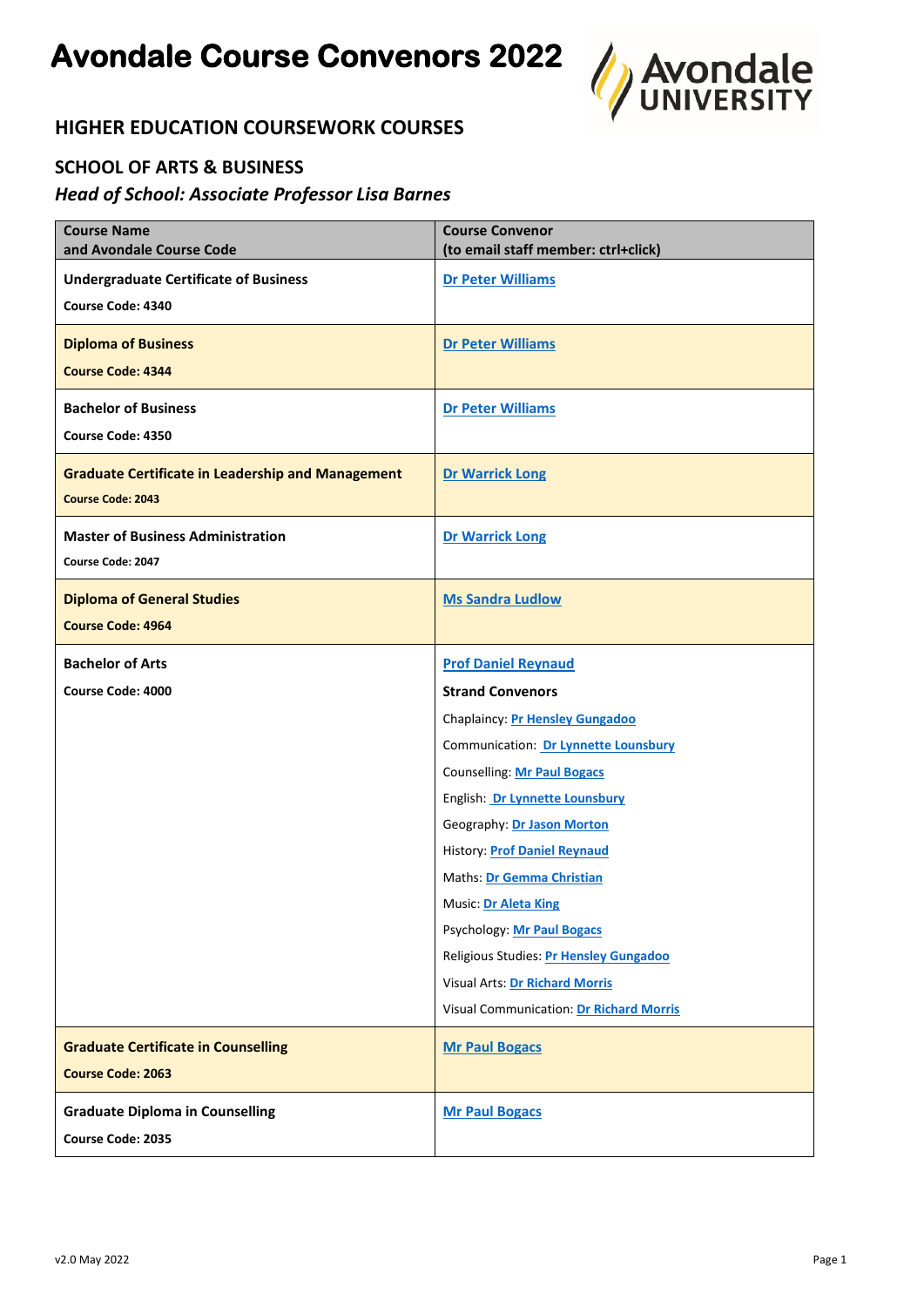#### **SCHOOL OF EDUCATION & SCIENCE**

# *Head of School: Dr Sherry Hattingh*

| <b>Course Name</b><br>and Avondale Course Code           | <b>Course Convenor</b><br>(to email staff member: ctrl+click) |
|----------------------------------------------------------|---------------------------------------------------------------|
| Bachelor of Arts/Bachelor of Teaching (Birth - 12 years) | <b>Ms Sandra Ludlow</b>                                       |
| <b>Course Code: 4210</b>                                 |                                                               |
| <b>Bachelor of Arts/Bachelor of Teaching (Primary)</b>   | <b>Ms Sharee Tagala</b>                                       |
| <b>Course Code: 4220</b>                                 |                                                               |
| <b>Bachelor of Arts/Bachelor of Teaching (Secondary)</b> | <b>Dr Jason Hinze</b>                                         |
| <b>Course Code: 4230</b>                                 | <b>Strand Convenors</b>                                       |
|                                                          | <b>BA component: Prof Daniel Reynaud</b>                      |
|                                                          | Relevant BA strand convenor (see BA course above)             |
|                                                          | Health & PE: Ms Wendi Herman                                  |
|                                                          | <b>Industrial Technology: Dr Robyn Pearce</b>                 |
|                                                          | <b>TAS: Dr Robyn Pearce</b>                                   |
| <b>Bachelor of Science/Bachelor of Teaching</b>          | <b>Dr Jason Hinze</b>                                         |
| Course Code: 4400                                        | Science component: Dr Gemma Christian                         |
| <b>Master of Teaching (Primary)</b>                      | <b>Ms Sharee Tagala</b>                                       |
| <b>Course Code: 2056</b>                                 |                                                               |
| <b>Master of Teaching (Secondary)</b>                    | <b>Dr Jason Hinze</b>                                         |
| Course Code: 2058                                        |                                                               |
| <b>Graduate Certificate in Educational Studies</b>       | <b>Dr Peter Beamish</b>                                       |
| <b>Course Code: 2030</b>                                 |                                                               |
| <b>Master of Education</b>                               | <b>Dr Peter Beamish</b>                                       |
| Course Code: 2050                                        |                                                               |

# **SCHOOL OF MINISTRY & THEOLOGY** *Head of School: Dr Wendy Jackson*

| <b>Course Name</b><br>and Avondale Course Code                               | <b>Course Convenor</b><br>(to email staff member: ctrl+click) |
|------------------------------------------------------------------------------|---------------------------------------------------------------|
| <b>Associate Degree of Theological Studies</b><br>Course Code: 4872          | <b>Pr Hensley Gungadoo</b>                                    |
| <b>Bachelor of Ministry and Theology</b><br>Course Code: 4876                | <b>Pr Hensley Gungadoo</b>                                    |
| <b>Bachelor of Theology</b><br>Course Code: 4871                             | <b>Pr Hensley Gungadoo</b>                                    |
| <b>Graduate Diploma of Ministry and Theology</b><br><b>Course Code: 4887</b> | <b>Pr Hensley Gungadoo</b>                                    |
| <b>Master of Arts</b><br>Course Code: 2005                                   | <b>Pr Anthony MacPherson</b>                                  |